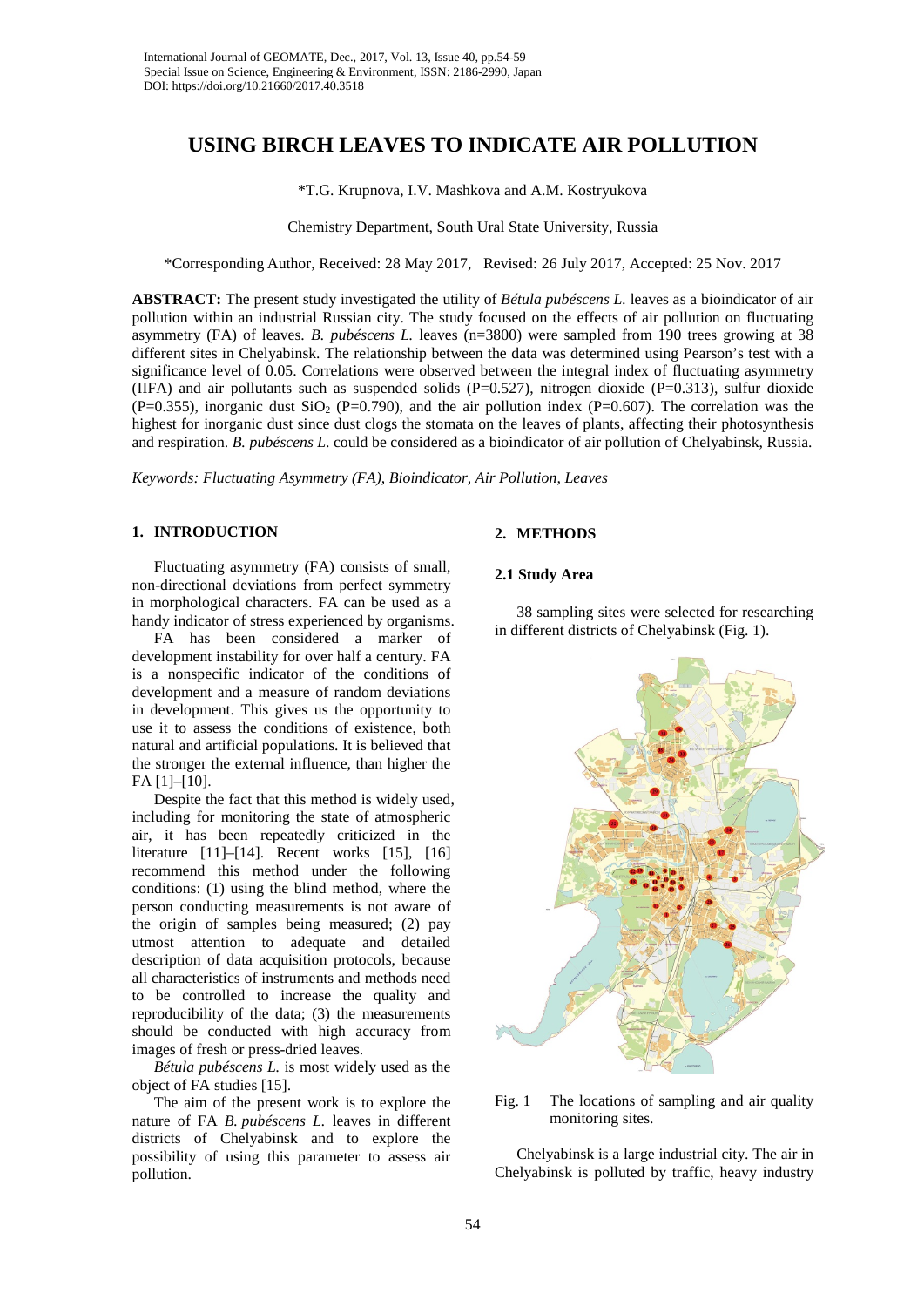(ferrous and nonferrous metallurgy, pulp production) and thermal power stations. The most<br>dangerous pollutants are benzo(a)pyrene. dangerous pollutants are benzo(a)pyrene, formaldehyde, and nitrogen dioxide. Air quality is monitored at 24 monitoring sites.

In  $2012$  [16] the average concentration of  $120(a)$  pyrene, formal dehyde, and dioxide benzo(a)pyrene, formaldehyde, and dioxide nitrogen exceeded the maximum allowable level of 3.9, 3.3, and 1.1 times, respectively. In addition, in 2012, disposable excess concentration of substances in the air was observed for Pb, Mn, Cd, suspended solids,  $H_2S$ ,  $NO_2$ , phenol and formaldehyde [17].

#### **2.2 Leaf Collection**

We collected birch leaves in July 2012. We chose July because leaf growth stops at this time. We collected leaves from 5 trees at each site, 20 leaves from each tree. The total number of leaves collected at each site was 100. A total of 190 *B. pubéscens L.* trees were studied. We considered a few factors when we were selecting trees according to the recommendations of the literature [1]. First, it is important to determine that the plant belongs to the investigated species. *B. pubéscens L.* is able to interbreed with other species of birches, and it forms interspecific hybrids which have characteristics of both species. To avoid errors, we<br>chose trees with distinct characteristics chose trees with distinct characteristics *B. pubéscens L.* Second, leaves should be collected from plants located in similar environmental conditions (it is necessary to consider the light level, moisture, etc.). We chose trees growing in open areas, because shading conditions are stressful for birch and significantly reduce the stability of plant development. Thirdly, the age of trees should be considered. We chose trees which had a generative age state.

We collected leaves from the maximum number of branches available evenly around the tree from the lower part of the crown. The leaves were collected only from short shoots. Leaf size was similar - the average for this plant. Damaged leaves were not used for the analysis [1].

56 students and teachers of South Ural State University participated in collecting and measuring leaves.

## **2.3 Preparation and Storage of the Leaves**

We made measurements of leaf immediately on the day of collection or kept short leaves 2–3 days in the refrigerator on the bottom shelf.

In addition, all leaves were dried according to standard Botanical methods for further measurements of the air-dried leaves blind. For this purpose the leaves were dried under standard Botanical press to air-dry state. Further, the leaves from each plant were stored in separate envelope. We carefully marked envelope, indicating the place and date of leaf collection and has a number of the tree.

# **2.4 Measurements of the Leaves**

We made measurements of each birch leaf twice. The first time, we measured fresh leaves on the day of collection or within 2–3 days after collection. The second time, we measured the press-dried leaves. The second measurement was performed blindly with respect to the results of the first measurement.

For each leaf, we measured five parameters on the left and right sides (Fig. 2, 3):

(1) the width of the halves of the leaf;

(2) the length of the second order nerve that is the second from the base of the leaf;

(3) the distance between the bases of the first and second nerves of the second order;

(4) the distance between the ends of these nerves;

(5) the angle between the main vein and the second from bottom nerve of the second order.



Fig. 2 Measurements of five parameters.



Fig. 3 Measurement methodology.

These measurements were performed with the use of a slide caliper, a ruler, and a protractor. We used a scale (Table 1) to assess the degree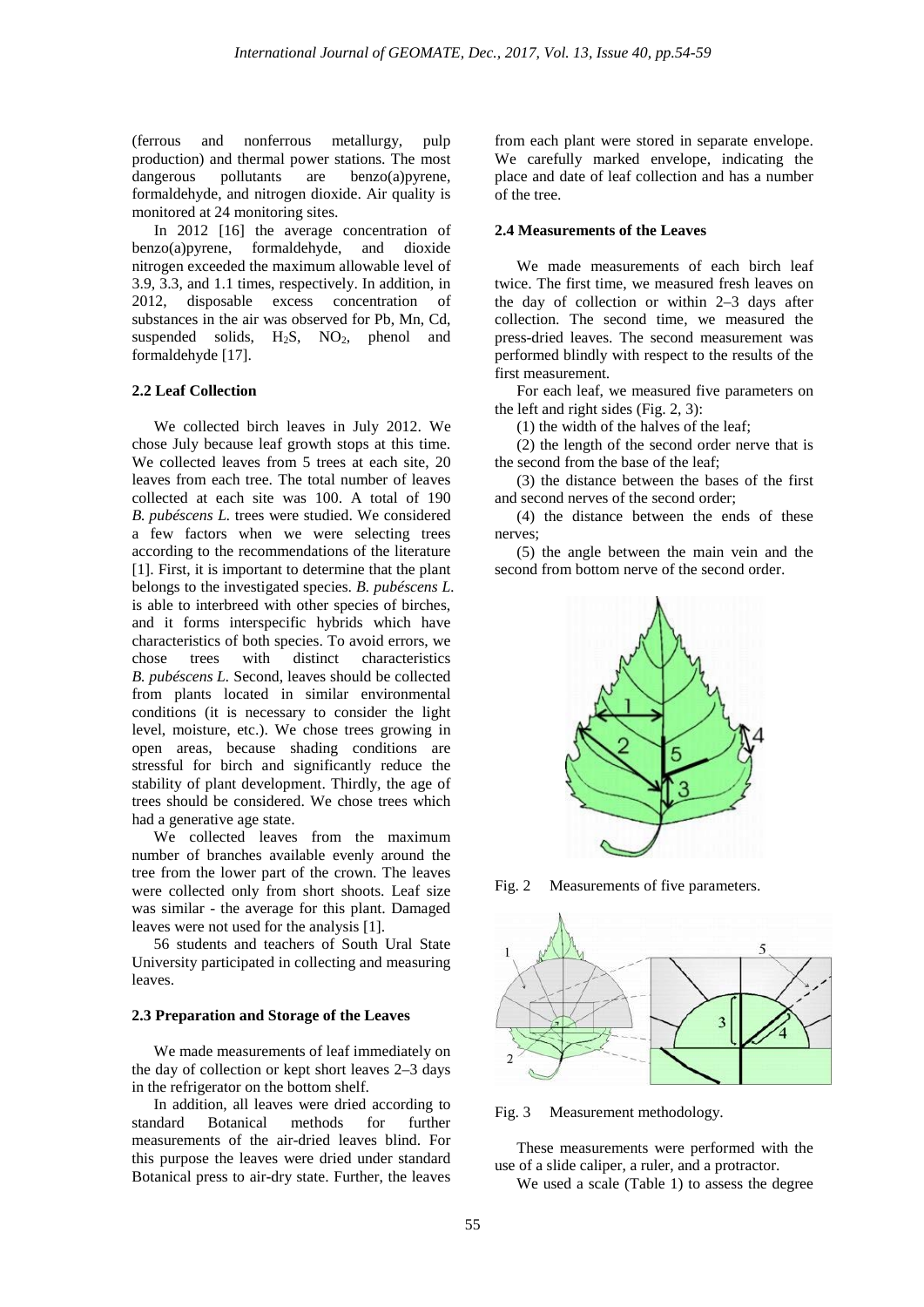of violation and consequently to assess disturbances in the ecosystem.

Table 1 Rating scale of comfort for living environment fluctuating asymmetry [1]

| <b>IIFA</b>     | Characteristics of the<br>environmental condition of the |  |
|-----------------|----------------------------------------------------------|--|
|                 | territory                                                |  |
| < 0.040         | Conditionally clean                                      |  |
| $0,040 - 0,044$ | Disturbed                                                |  |
| $0,045 - 0,049$ | Considerably disturbed                                   |  |
| $0,050 - 0,054$ | Adverse                                                  |  |
| > 0,054         | Extremely adverse                                        |  |

We calculated the integral index of fluctuating asymmetry (IIFA) using normalized difference algorithm [1]:

$$
\bar{A}_1 = \frac{1}{m \cdot n} \sum_{i=1}^{m} \sum_{j=1}^{n} \frac{L_{ij} - R_{ij}}{L_{ij} + R_{ij}},
$$
(1)

where  $L_{ij}$  and  $R_{ij}$  are the values of the j-th character in the i-th leaf to the left and right side of the plane of symmetry and convolution of the functions, respectively, that in the form of finite sums can be represented by the following formula [18]:

$$
A_{2} = 1 - \frac{1}{m} \sum_{i=1}^{m} \frac{2 \sum_{j=1}^{n} L_{ij} \cdot R_{ij}}{\sum_{j=1}^{n} (L_{ij}^{2} + R_{ij}^{2})}.
$$
 (2)

Statistical processing of the experimental data was performed with N.A. Plohinskiy methods [19] using the Microsoft Excel 2013 software suite.

#### **2.5 Air Pollution Index**

We used data on service monitoring of urban air on 11 substances for the assessment of air pollution: suspended solids, carbon dioxide, sulfur dioxide, nitrogen dioxide, nitrogen monoxide, phenol, formaldehyde, sulfuric acid, inorganic fluorides, Mn, and inorganic dust  $SiO<sub>2</sub>$ . We calculated the air pollution index (API) based on Chelyabinsk air monitoring by the standard method RD 52.04 186-89 [20], RD 52.04.667- 2005 [21].

API shows the air pollution level characteristic of chronic, long-term air pollution [22].

API is calculated using the formula:

API = 
$$
\sum_{i=1}^{N} \left( \frac{C_i}{MPC_i} \right)^{K_i}
$$
, (3)

where  $C_i$  is an average i-substance concentration in  $mg/m<sup>3</sup>$ ; MPC<sub>i</sub> – the average daily maximum permissible concentration of i-substance in mg/m<sup>3</sup>;  $K_i$  – dimensionless constant depending on the substance hazard category,  $N -$  the number of contaminants considered.

 $K_i$  values are equal to: 0.85 for substance hazard category 4; 1.0 for substance hazard category 3; 1.3 for substance hazard category 2; 1.5 for substance hazard category 1. The five substances with the highest index are used.

With an API of  $\leq$  5, air pollution level is considered low. If  $5 < API \le 7$ , then air pollution level is increased. If  $7 < API \le 14$ , it is high, and if API is  $> 14$  it is very high.

# **2.6 Data Processing**

Microsoft Excel 2013, MapInfo Pro 15.0, and SPSS 24.0 software were used to organize and analyze the data. The Kolmogorov–Smirnov test was used to test data normality. The relationship between the data was determined using Pearson's test with a significance level of 0.05; the linear regression was considered significant.

# **3. RESULTS AND DISCUSSION**

The values of IIFA for the studied sites are presented in Table 2 and Figure 4.



Fig. 4 Integral index of fluctuating asymmetry.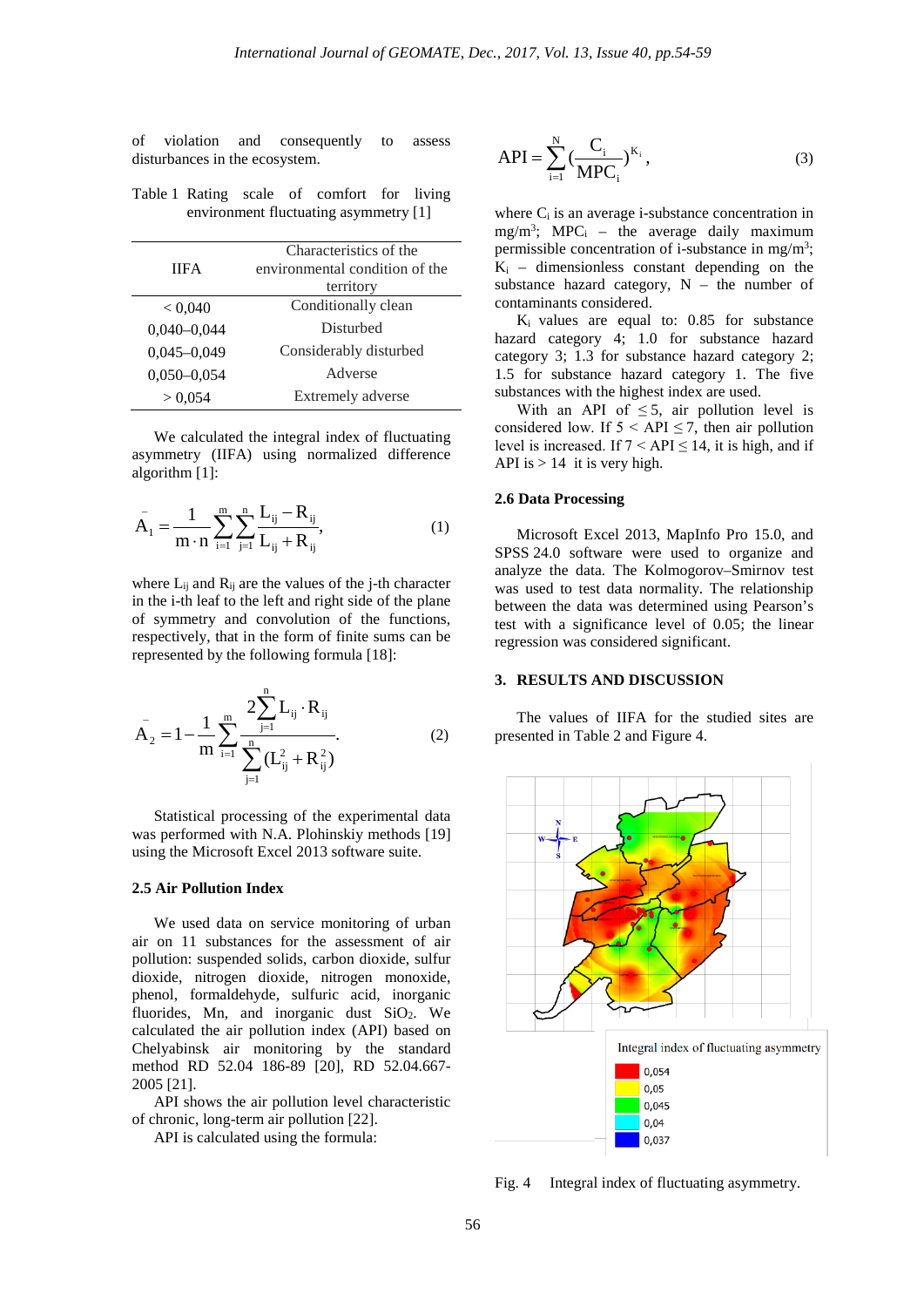Table 2 IIFA in different sites

| Site           | <b>IIFA</b>       |
|----------------|-------------------|
| 1              | $0.041 \pm 0.011$ |
| $\overline{c}$ | $0.043 \pm 0.013$ |
| 3              | $0.060 \pm 0.015$ |
| $\overline{4}$ | $0.039 \pm 0.010$ |
| 5              | $0.037 \pm 0.010$ |
| 6              | $0.048 \pm 0.012$ |
| 7              | $0.047 \pm 0.011$ |
| 8              | $0.051 \pm 0.017$ |
| 9              | $0.049 \pm 0.016$ |
| 10             | $0.046 \pm 0.014$ |
| 11             | $0.081 \pm 0.015$ |
| 12             | $0.058 \pm 0.011$ |
| 13             | $0.055 \pm 0.011$ |
| 14             | $0.052 \pm 0.012$ |
| 15             | $0.053 \pm 0.011$ |
| 16             | $0.057 + 0.012$   |
| 17             | $0.053 \pm 0.011$ |
| 18             | $0.047 \pm 0.013$ |
| 19             | $0.064 \pm 0.011$ |
| 20             | $0.042 \pm 0.011$ |
| 21             | $0.047 \pm 0.011$ |
| 22             | $0.042 \pm 0.015$ |
| 23             | $0.048 \pm 0.011$ |
| 24             | $0.056 \pm 0.013$ |
| 25             | $0.054 \pm 0.011$ |
| 26             | $0.055 \pm 0.011$ |
| 27             | $0.053 \pm 0.011$ |
| 28             | $0.054 \pm 0.012$ |
| 29             | $0.046 \pm 0.012$ |
| 30             | $0.047 \pm 0.012$ |
| 31             | $0.056 \pm 0.011$ |
| 32             | $0.054 \pm 0.014$ |
| 33             | $0.052 \pm 0.011$ |
| 34             | $0.054 \pm 0.011$ |
| 35             | $0.046 \pm 0.017$ |
| 36             | $0.048 \pm 0.014$ |
| 37             | $0.050 \pm 0.011$ |
| 38             | $0.043 \pm 0.011$ |

We observed only 2 sites with IIFA  $< 0.04$ . According to Table 1 and Table 2, there were 2 sites with a conditionally-clean environment, and 5 and 8 sites with disturbed and сonsiderablydisturbed environment, respectively.

The remaining sites corresponded to the adverse (20 Sites) and the extremely adverse (5 Sites) environment level. Very high values are observed along highways that cross the entire central part of the city. In the central part of the area, the values of asymmetry were often higher than the values in the other areas. The maximum achieved value IIFA was 0.081 in Site 11.

A map of the air pollution of the city was built according to the calculation of API (Fig. 5).



Fig. 5 Air pollution index.

Figure 5 shows that the sites with the greatest air pollution (maximum API) coincide with the areas where the highest IIFA was obtained (Fig. 4).

Coefficients of correlation between IIFA and air pollutant were calculated to more accurate estimates (Table 3).

Table 3 Pearson's tests for different air pollutants

| Pollutant                       | Pearson's test |
|---------------------------------|----------------|
| Suspended solids                | 0.527          |
| Carbon dioxide                  | 0.242          |
| Sulfur dioxide                  | 0.355          |
| Nitrogen dioxide                | 0.313          |
| Nitrogen monoxide               |                |
| Phenol                          | 0.0006         |
| Formaldehyde                    | 0.203          |
| Inorganic fluorides             |                |
| Sulfuric acid                   |                |
| Mn                              | 0.155          |
| Inorganic dust sio <sub>2</sub> | 0.790          |
| API                             | 0.607          |

Blank is insufficient data to calculate

Bold is significant value of correlation

The average value of API in July 2012 was 6.51. This corresponds to increased air pollution. The low degree of air pollution was observed only in the outskirts of the city away from the plants.

The values exceed the critical value of Pearson's tests 0.300 (n=38, p=0.05) for suspended solids (P=0.527) nitrogen dioxide (P=0.313),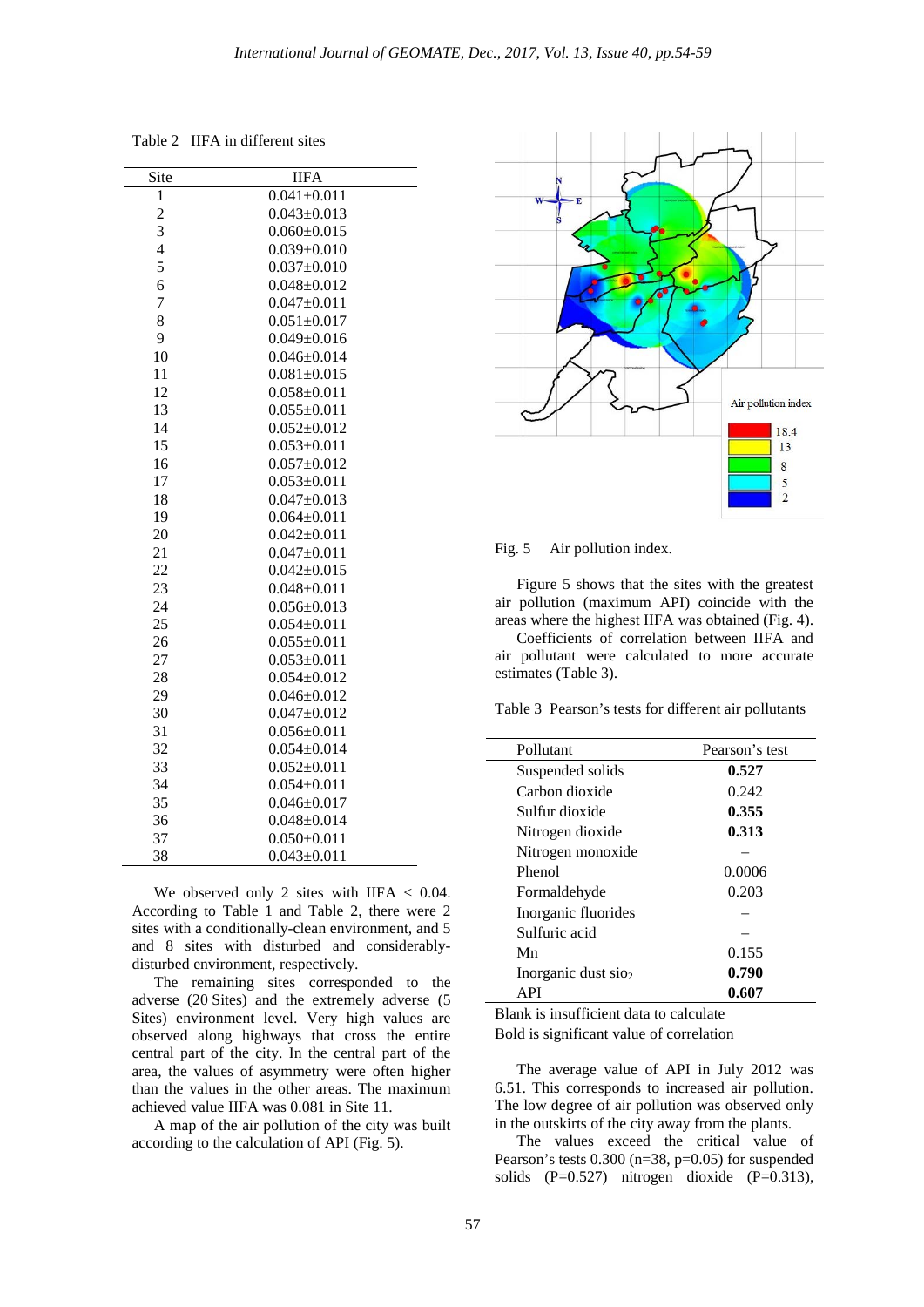sulfur dioxide (P=0.355), inorganic dust  $SiO<sub>2</sub>$  $(P=0.790)$  and air pollution index  $(P=0.607)$ .

Correlation with sulfur and nitrogen dioxides was significant. Sulfur dioxide penetrates into leaves primarily in gaseous form through the stomata, although there is evidence for a limited pathway via the cuticle. Chronic damage results from long-term exposure to much lower concentrations of the gas and is essentially cumulative in nature, taking the form of reduced growth and yield and increased senescence, often with no clear visible symptoms or with some degree of chlorosis. Sulfur dioxide can also modify the response of plants to other environmental stresses, both biotic and abiotic, often exacerbating their adverse impacts. Nitrogen dioxide is the damaging component of photochemical smog. In the environment, excessive levels of nitrogen dioxide can rapidly inhibit photosynthesis per unit leaf area [22].

The highest correlation values were observed for suspended solids - inorganic dust  $SiO<sub>2</sub>$  and API. It was found that dust accumulation on leaf surfaces induces water stress-like conditions, such as a reduction of stomata conductance, photosynthesis and transpiration, and increased leaf temperature [23].

# **4. CONCLUSION**

Analysis of fluctuating asymmetry of *Bétula pubéscens L.* leaves collected in July 2012 in the industrial city, Chelyabinsk, showed that:

- most sites have index deviations from its conditional standard;

- correlation coefficients between the fluctuating asymmetry and the concentration of pollutants in urban air are greater than the critical value.

In conclusion, it should be noted that, despite criticism of the method, fluctuating asymmetry of *B. pubéscens L.* leaves can be used as a bioindicator of air pollution

#### **ACKNOWLEDGEMENTS**

The authors wish to thank D. Uchaev (SUSU Nanotechnology ERC) for his XRF quantification measurements.

#### **REFERENCES**

[1] Zakharov V.M., Analysis of fluctuating asymmetry as a method of biomonitoring at the population level, Bioindications of chemical and radioactive pollution, Moscow: Mir Publishers and Boca Raton: CRC Press, 1990, p. 187-198.

- [2] Graham J.H., Raz S., Hel-Or H. and Nevo E., Fluctuating asymmetry: methods, theory, and applications, Symmetry, Vol. 2, 2010, p. 466- 540.
- [3] Bukharina I.L., Povarnitsina T.M. and Vedernikov K.E., Ecological and biological characteristics of trees in urban environment, Izhevsk: State Agricultural Academy, 2007, pp. 5-215.
- [4] Vogel S., Leaves in the lowest and highest winds: temperature, force and shape, New Phytologist , Vol. 183, Issue 1, 2009, p. 13-26.
- [5] Wilsey B.J., Haukioja E., Koricheva J. and Sulkinoja M., Leaf fluctuating asymmetry increases with hybridization and elevation in tree-line birches, Ecology, Vol 79, Issue 6, 1998, p. 2092-2099.
- [6] Wuytack T., Wuyts K., van Dongen S., Baeten L., Kardel F., Verheyen K. and Samson R., The effect of air pollution and other environmental stressors on leaf fluctuating asymmetry and specific leaf area of *Salix alba L.*, Environmental Pollution, Vol. 159, Issue 10, 2011, p. 2405-2411.
- [7] Moller A.P. and Swaddle J.P., Asymmetry, developmental stability, and evolution, Oxford: University Press, 1997, pp. 2-303.
- [8] Leamy L., Heritability of directional and fluctuating asymmetry for mandibular characters in random bred mice, Journal of Evolutionary Biology, Vol. 12, Issue 1, 1999, p. 146-155.
- [9] Palmer AR, Strobeck C, "Fluctuating asymmetry: measurement, analysis, pattern", Annual Review of Ecology and Systematics, Vol. 17, Nov. 1986, p. 391-421.
- [10] Parsons P.A., Fluctuating asymmetry: a biological monitor of environmental and genomic stress, Heredity, Vol. 68, 1992, p. 361-364.
- [11][Klisarić N.B](https://www.scopus.com/authid/detail.uri?origin=resultslist&authorId=36929731100&zone=)., [Miljković D](https://www.scopus.com/authid/detail.uri?origin=resultslist&authorId=35761205500&zone=)., [Avramov S.,](https://www.scopus.com/authid/detail.uri?origin=resultslist&authorId=7003424399&zone=) [Živković U](https://www.scopus.com/authid/detail.uri?origin=resultslist&authorId=55201317300&zone=). and [Tarasjev A.](https://www.scopus.com/authid/detail.uri?origin=resultslist&authorId=55983503400&zone=), Fluctuating asymmetry in *Robinia pseudoacacia* leaves – possible in situ biomarker?, Environmental Science and Pollution Research, Vol. 21, Issue 22, 2014, p. 12928-12940.
- [12]Merilä J. and Björklund M., Fluctuating asymmetry and measurement error, Systematic Biology , Vol. 44, Issue 1, 1995, p. 97-101.
- [13]Lens L., van Dongen S., Kark S. and Matthysen E., [Fluctuating asymmetry as an](https://www.scopus.com/record/display.uri?eid=2-s2.0-0036187325&origin=reflist&sort=plf-f&src=s&st1=kozlov&nlo=&nlr=&nls=&sid=AE0DBB5C39E19184CA5AECABB79B2AA0.wsnAw8kcdt7IPYLO0V48gA%3A440&sot=b&sdt=cl&cluster=scoaffilctry%2C%22Finland%22%2Ct&sl=19&s=AUTHOR-NAME(kozlov)&recordRank=)  [indicator of fitness: can we bridge the gap](https://www.scopus.com/record/display.uri?eid=2-s2.0-0036187325&origin=reflist&sort=plf-f&src=s&st1=kozlov&nlo=&nlr=&nls=&sid=AE0DBB5C39E19184CA5AECABB79B2AA0.wsnAw8kcdt7IPYLO0V48gA%3A440&sot=b&sdt=cl&cluster=scoaffilctry%2C%22Finland%22%2Ct&sl=19&s=AUTHOR-NAME(kozlov)&recordRank=)  [between studies?,](https://www.scopus.com/record/display.uri?eid=2-s2.0-0036187325&origin=reflist&sort=plf-f&src=s&st1=kozlov&nlo=&nlr=&nls=&sid=AE0DBB5C39E19184CA5AECABB79B2AA0.wsnAw8kcdt7IPYLO0V48gA%3A440&sot=b&sdt=cl&cluster=scoaffilctry%2C%22Finland%22%2Ct&sl=19&s=AUTHOR-NAME(kozlov)&recordRank=) Biological Reviews of the Cambridge Philosophical Society, Vol. 77, Issue 1, 2002, p. 27-38.
- [14]Rasmuson M., [Fluctuating asymmetry –](https://www.scopus.com/record/display.uri?eid=2-s2.0-0036756521&origin=reflist&sort=plf-f&src=s&st1=kozlov&nlo=&nlr=&nls=&sid=AE0DBB5C39E19184CA5AECABB79B2AA0.wsnAw8kcdt7IPYLO0V48gA%3A440&sot=b&sdt=cl&cluster=scoaffilctry%2C%22Finland%22%2Ct&sl=19&s=AUTHOR-NAME(kozlov)&recordRank=) [indicator of what?,](https://www.scopus.com/record/display.uri?eid=2-s2.0-0036756521&origin=reflist&sort=plf-f&src=s&st1=kozlov&nlo=&nlr=&nls=&sid=AE0DBB5C39E19184CA5AECABB79B2AA0.wsnAw8kcdt7IPYLO0V48gA%3A440&sot=b&sdt=cl&cluster=scoaffilctry%2C%22Finland%22%2Ct&sl=19&s=AUTHOR-NAME(kozlov)&recordRank=) Hereditas, Vol. 136 (3), 2002, p. 177-183.